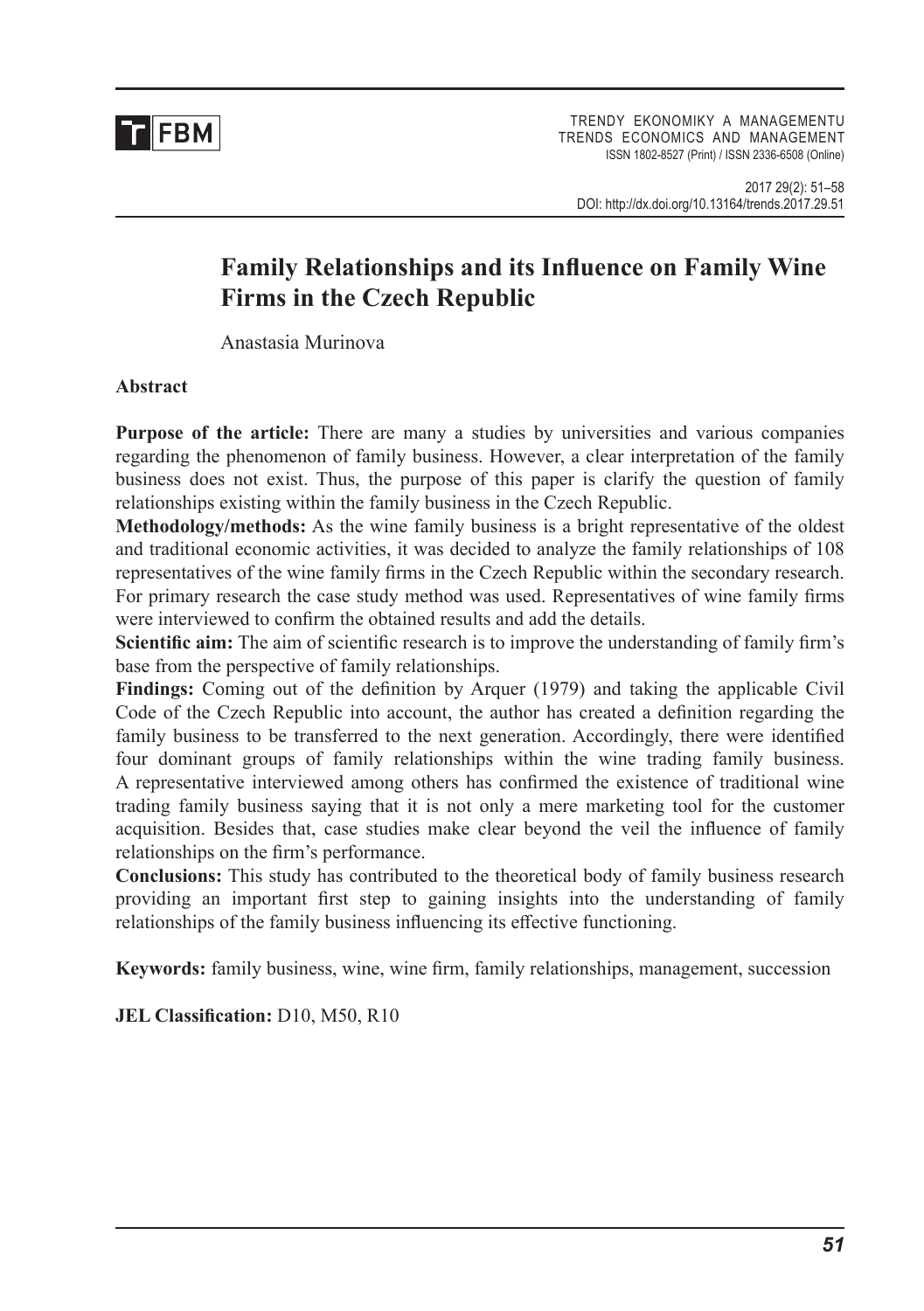# **Introduction**

It is worth mentioning that development of the family business theory and the theoretical researches devoted to definitions of family business are gaining a momentum. However, there are some key tendencies. For example, the results which were received in development of family business theoretical definition are significant. Besides that, the theoretical researches shed some light on how the family business can differ from the non-family one. Thereby, following questions are considered now: why the family business exists, what factors do it more or less successful in survival, growth, and creation of long-term economic values (González-Cruz, Cruz-Ros, 2016).

The real wealth of any nation consists of the developed sector of small and medium-sized firms, as evidenced by the experience of American, Asian and European countries. Unfortunately, the Czech Republic pays little attention to family business. The family business covers a wide range of companies in various sectors, ranging from individual entrepreneurs to big international companies and includes more than 60% of all European firms (Mandl, 2008). It is an interesting fact that the oldest companies in the world are family business firms, such as the Japanese construction company "Kongo Gumi" which was founded in 578. The following families have more than 1,000 years' history of successful working in the family business: Hoshi Japan (hospitality), Marinelli family in Italy (casting of church bells) or Gulen de France family (wine trading). The modern European family business has foundations in all business sectors such as food production, trade, restaurants and hotels, construction and financial services (Karhu, 2015).

The definition of research object is the fundamental requirement for an advance in any area. Besides that, as it was previously noted, the theoretical definition of family business has to begin with a question, what the family business is. The special literature shows that no unified definition exists for "family business" which is exclusively applied to all areas. This fact suggests that the debate on this topic is not exhausted (Zahra, 2016). For the understanding of this concept, it is necessary to display a determination and structure of family business relationships (European Commission, 2009).

# **1. Methodology and data collecting**

The purpose of research is to define the family relationships within wine firms. The object of research was focused on the family wine firms in the Czech Republic, in particular in the region of South Moravia as an economical phenomenon. The subject of research was based on family relationships within the selected families as representatives of the family wine firms in the Czech Republic.

The article was prepared on the basis of general theoretical and empirical scientific methods, in particular analysis, synthesis, analogies, inductions, statistic, and graphical methods. For primary research we used a case studies to confirm the existence of family business, to define the structure of family relationships. The case studies ware also necessary to find out whether the "family business" indication is used as a marketing tool for customer acquisition or not. For this we conducted the interviews with a representatives of the family wine firms.

To achieve the purpose of research, it was necessary to concern the different statistical data. The base of secondary research was expansion of previous research conducted in 2015 (Petlina, Korab, 2015). On the basis of information presented in the book "Wineries and Wine of the Czech Republic 2011", 108 wine trading firms (having declared to be the representatives of family business) were analyzed in the Czech Republic, whereas most of them were residing in the South Moravia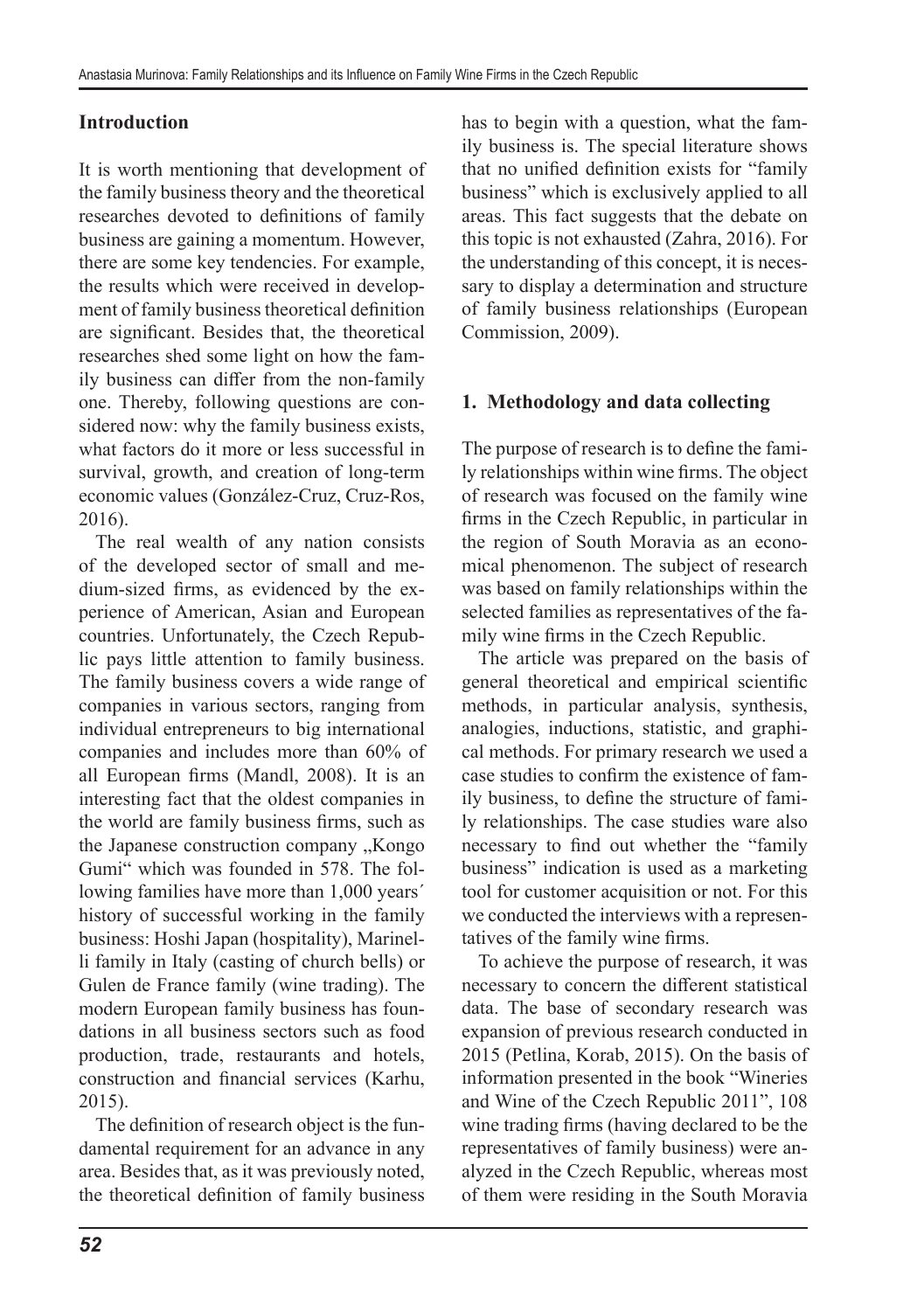(Wineries and Wine of the Czech Republic, 2011). The data were selected in accordance with reference to the text of family relationships inside the family wine trading business. Respectively, there were recorded 19 cases of family relationships within the family wine trading business in the Czech Republic, resp. in the South Moravia, see the pattern below.

1) Brothers; 2) Cousins; 3) Brothers + Granddaughters; 4) Spouses; 5) Father + Daughter; 6) Father + Posterity; 7) Father + Son; 8) Father + Son + Brother-in-law; 9) Father + Sons; 10) Grandfather + Son + Grandchild; 11) Parents + Posterity; 12) Parents + Son; 13) Parents + Son + Son-in-law; 14) Tradition for grandparents; 15) More than three generations; 16) Long-standing tradition (40+); 17) Help from family; 18) Founder with father-in-law; 19) Son-inlaw + Father-in-law.

### **2 Scrutiny over family business in the Czech Republic**

It is worth to noting that development of the family business theory and the theoretical researches devoted to definitions of family business are gaining an impulse. However, there are some key tendencies. For example, the results which were received in development of family business theoretical definition are considerable. Besides that, the theoretical researches shed some light on how the family business can differ from the non-family one. Thereby, following questions are considered now: why the family business exists, what factors do it more or less successful in survival, growth, and creation of long-term economic values (Debicki *et al.*, 2009). The definition of research object is the fundamental requirement for an advance in any area. Besides that, as it was previously noted, the theoretical definition of family business has to begin with a question, what the family business is.

The literature review shows that no unified definition exists for "family business" which is exclusively applied to all areas. This fact suggests that the debate on this topic is not exhausted.

To gain a clear picture of the family relationships structure within the family wine trading business in the Czech Republic, we must first penetrate deep into its essence. That means, we have to first focus ourselves on a detailed analysis of how the family relationships do interact with individual components contributing to the existence of this structure. If we look at this problem from the perspective point of view, we will find two systems in the family business layering at each other: the system of family and the one of firm, see the "Model of two circles", Figure 1 (Mandl, 2008). An integral part of those worlds are the objectives, priorities and expectations of their own. The family world is characterized by a strong emotional aspect; the corporate world requires rationality and results.

Families are the cornerstones of human communities (Hodgets, Kuratko, 1992). They are of different sizes, but they often



*Figure 1. The Two-Circle Model of Family Business. Source: Mandl, 2008.*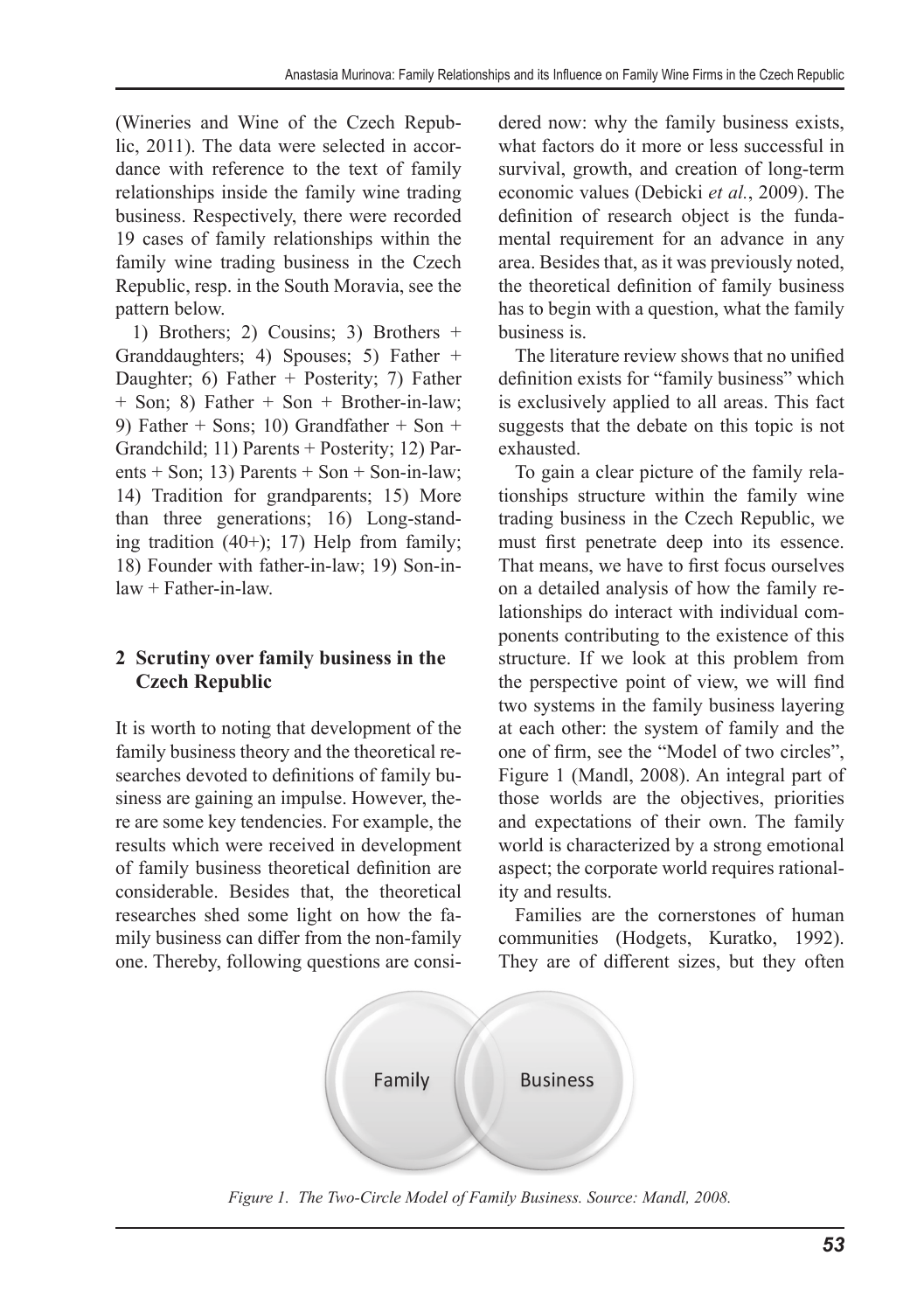have rigid internal relations as a common feature. It is known that family business is a traditional method of business in the private sector. The goal of family firms is not to get rich as fast as possible, but rather to build something that will last and provide sustenance not only to the present generation but also to those of future. There is a great difference between the family and non-family business. It can be especially seen in the wine trading business. Family traditions and the maintenance thereof are a keystone of the effective work in the wine trading business. The family business as a specific model of business management has much strengths and also a lot of pitfalls (Wilson, 2011). Many family members can work in the family business, but the existing family relationships play a major role in the development of a family firm (Novotný, 2007).

According to the Civil Code of the Czech Republic ("Apparent Marriage and Invalidity of Marriage, Family Enterprise 2014"), the family business is considered as an establishment, where spouses, or at least one of them, are working together and where the other relatives up to the third degree or those related to husbands and connected via brothers-in-law up to the second stage are working, and where some of those people are the owners of such establishment. Those of them who are constantly working for the family or family business are viewed as family members involved in the operation of family business. Consequently, it was decided to deal only with the first thirteen cases of family relationships in the research, because the other six cases did not correspond to the definition of family business in the Czech Republic.

The most probable foreign definition of the family business is that one by Arquer in 1979. This definition can be interpreted as follows: "The family business is that one being in hands of a group of people in a family relationship" (Arquer, 1979). This definition even allows an including of investigation focused on small-/micro-sized family business

firms, where the individuals in the Czech Republic are cooperating with family members.

Based on reviews regarding the family business definitions and taking into account the conditions in the Czech Republic under including the authors´ experience, the definition of family business may be determined as follows: "Family business is a company owned and controlled by the family or selected members thereof on the assumption that the company will be handed over to the next generation in future" (Hanzelková, 2004). In this case, however, it is necessary to examine the types of family relationships.

# **3. Obtained Results**

Based on conditions mentioned above, it was found out that greater percentage of the statistical sampling has shown the seventh family situation within the family wine trading business in the Czech Republic ("Father + Sons", 25%). The "Spouses" as the main managers of the family business ranked second; this kind of family relationships has got 20.2%. The third place is shared by the first and twelfth types of family relationships within the family wine firms or, there are situations, where managers of business are brothers and parents with a son relatively; those have got 11.9% each. The fourth position belongs to the type of family relationship, where the managing of family wine firms is shared by father and his sons. The rest of family relationships within the family wine firms have shown the values as follows: the family relationship "Grandfather + Son + Grandchild" has got 6% of the statistical sampling; the family relationship "Father + Posterity" has got 4.8%; the family relationship "Parents + Posterity" has got 3.6%; the family relationships "Brothers + Granddaughter", "Cousins", "Father + Daughter", "Father + Son + Brother-in-law", "Parents + Son + Son-in- -law" have got each the same value equaling to 1.2% of the statistical sampling related to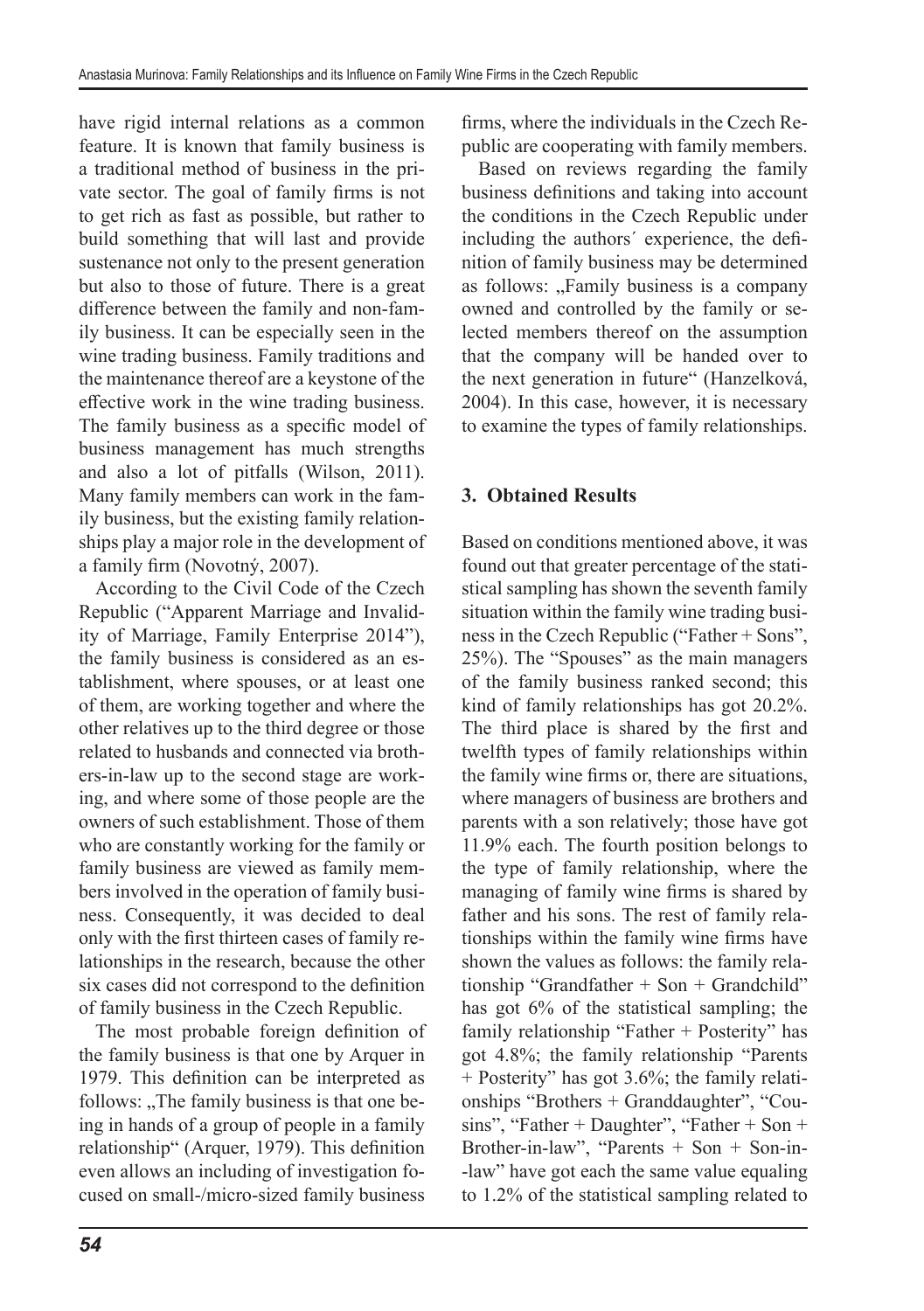

*Figure 2. The Structure of Family Relationships within the Family Wine Firms in the Czech Republic. Source: Own elaboration based on obtained data.*

family relationships within the family wine firms.

All the values were rounded to the nearest tenths. For analysis the graphical analysis was used. Those highest cases (25% of the data) are as follows: "Brothers" (11.9%), "Parents + Son" (11.9%), "Spouses" (20.2%), "Father  $+$  Son" (25%) (see Figure 2).

It can be argued that the family business is a cornerstone of many national economies all over the world, inclusively the Czech Republic (Gallucci et al, 2015). In this country, the definition of family firm according to the local civil law and previous researches was detected as follows: "Family firm is a firm owned and controlled by the family or selected members thereof on the assumption that the company will be handed over to the next generation in future" (Koráb, 2012; Petlina, Koráb, 2015).

#### **4. Discussions**

On the basis of obtained results of research, it was decided to verify the received information by conducting the interviews with a representatives of the family wine trading business, where the "Parents and Son" family relationship had a dominant position.

Thereby, first interview confirmed that first respondent was the representative of family wine firm in the Czech Republic, region South Moravia, the village Viničné Šumice. He has reported to have run his business since 2003, but their family tradition of wine production and sale has already been supported by five generations. In the course of interview it was found out that managers of the firm are parents and their son. The owner of business is mother who is engaged in accounting and strategic planning, and in the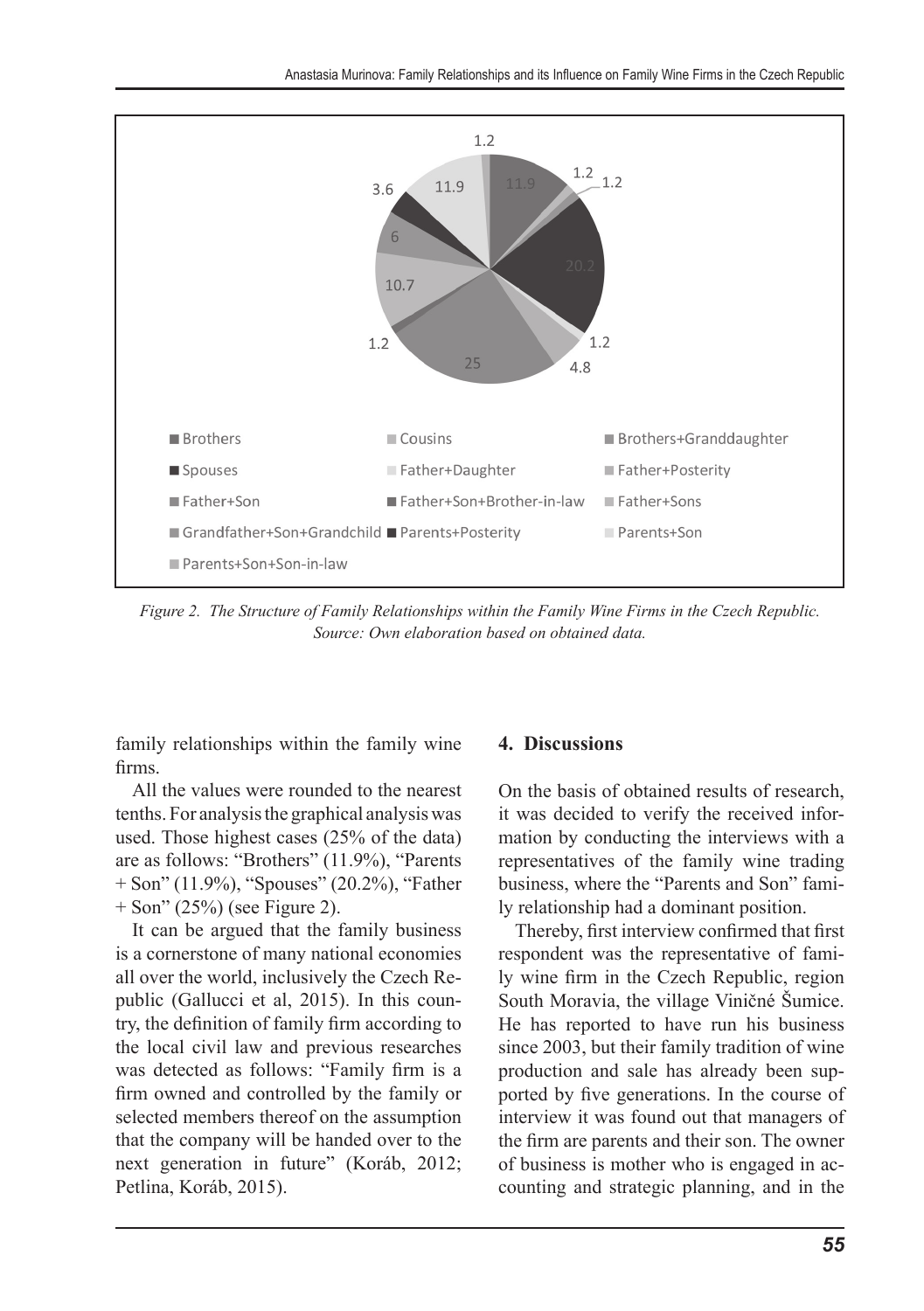firm production too. The Father is then the main wine grower and cellar man. The son is in charge of marketing and communication with the exterior, graphic design and printing of labels and leaflets and he manages the projects of "Svatomartinské" (wine) and "Vinné želé" (wine jelly). During the intensive period of vintage and various actions, the whole family and many a close and distant relatives are helping with development of their family wine business.

The second interview was conducted with the representative of family wine firm in the Czech Republic, region South Moravia, the village Velké Pavlovice. That business was run since 2002, but the tradition of wine making is passed from generation to generation for at least 50 years. The respondent made some interesting note that his understanding of family business is based on family management of the business and wine cellar. He said that the family business must necessarily be received from the previous generation and be passed on to the next one. That means firms that proclaim themselves to be family firms in the first generation without transmission planning, such firms do not have the right to be called family from his point of view. The firm of respondent belongs to the one of the biggest pattern of wine family's relationships in the Czech Republic, to "Parents + Son". The respondent said that the firm's owner is he and his parents (50/50). He and his father focus on manual work which requires manual strength. His mother works at the farm, and everyone (him, his father and mother, his girlfriend) simultaneously works in the vineyard. Although, the respondent mentioned about decision making process in their firm. The decision making gradually passes from his parents to him, it is also reflected in the creation of new ideas and their implementation in the business. The respondent notes the important role of family relationships on the firm's performance. At the time when the company's management passed partly to a respondent

(a representative of the younger generation), there was a change in their business. This concerns the successful division of roles and responsibilities in the firm, decision-making and implementation of various modern technologies in production and marketing. He also emphasizes that the wine business is based on the collaboration of several generations' forces is stronger. In his opinion the pattern of wine family's relationships which based on relationships between parents and son in play a more successful role the wine business. He explains this by the fact that this type of business requires "men' power", it is usually difficult for women to take part in vineries.

Thus, the interviews have confirmed that the family wine business exists and it is not only a mere marketing tool for customer acquisition.

# **5. Conclusion**

This paper presenting the results of scientific research can be a base for the future investigation within the theme of family wine firms. One note should be said regarding the materials related to family relationships within the family business, where the mentioned member, the "Son", has emphasized to prefer rather a family business in which a son or the sons are engaged. It can be the result of a phenomenon when the son is associated with the next generation and business succession.

In conclusion, the research has shown that there are dominant family relationships within the family wine firms in the Czech Republic, particularly in the South Moravia, in cases where the parents and son(s) do manage the family business. See also the family relationships within the family wine trading business: brothers; spouses; father and son. To confirm those conclusions, it is to be said that the interviews were conducted with dominant research group representatives of family relationships within the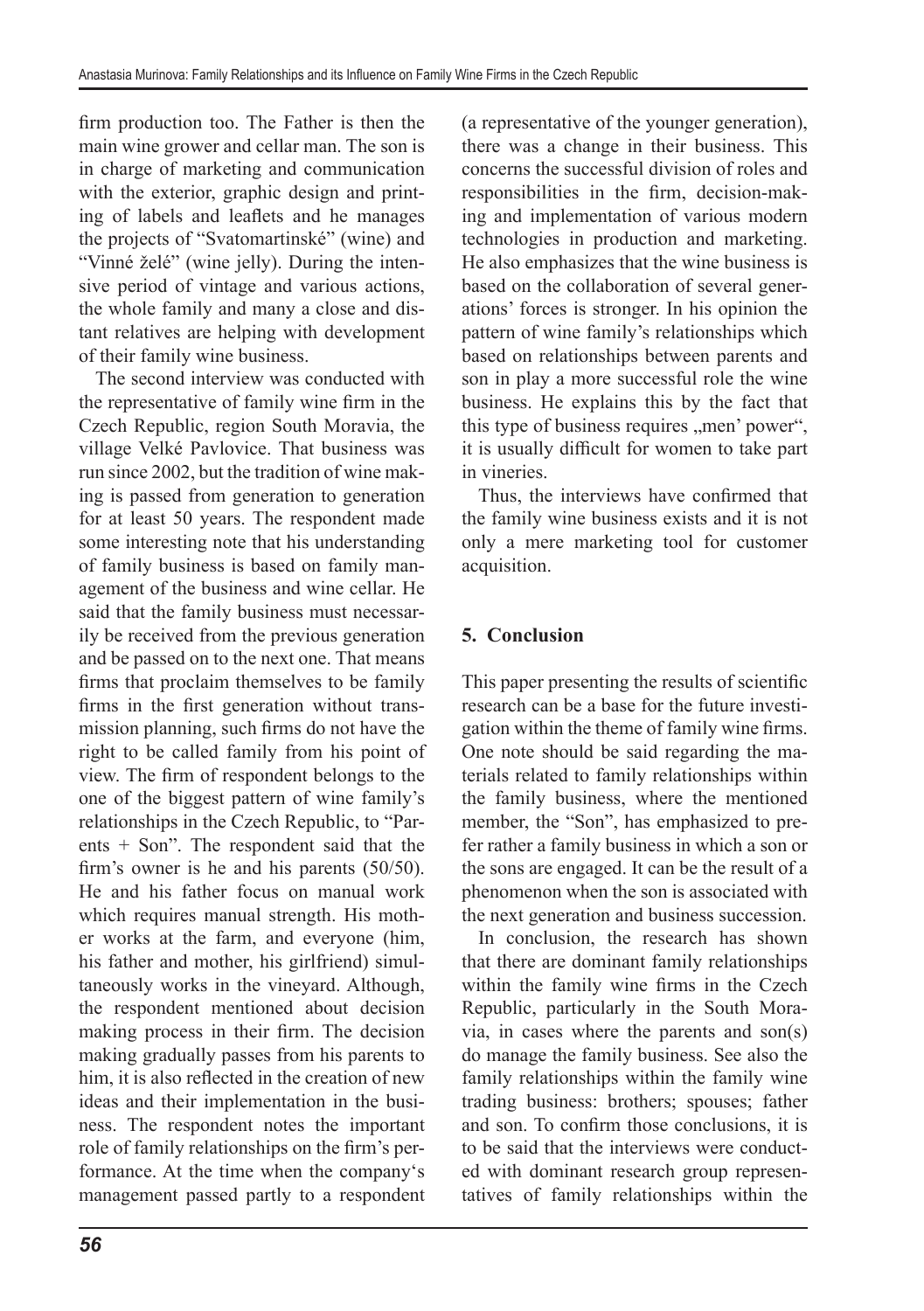family wine trading business in the Czech Republic. The interviews have confirmed the existence of family business having a long tradition in wine production and sale in the Czech Republic.

### **References**

Arquer, J. (1979). La empresa familiar. Ediciones Universidad de Navarra S.A., Navarra.

Debicki, B. J., Matherne, C.F., Kellermanns, F. W., Chrisman, J. J. (2009). Family business research in the new millennium an overview of the who, the where, the what, and the why. [Online]. *Family Business Review*, 22(2), pp. 151–166.

Wineries and Wine of the Czech Republic. (2011). Bratislava: DonauMedia.

European Commission (2009). Overview of Family– Business–Relevant Issues: Research, Networks, Policy Measures and Existing Studies: Final Report of the Expert Group. [Online]. Retrieved from: <http://ec.europa.eu/firm/policies/sme/promotingentrepreneurship/family-business/family\_business\_ expert\_group\_report\_en.pdf>.

Gallucci, C., Santulli, R., Calabrò, A. (2015). Does family involvement foster or hinder firm performance? The missing role of family-based branding strategies [Online]. *Journal of Family Business Strategy*, 6(3), pp. 155–165. DOI: https:// doi.org/10.1016/j.jfbs.2015.07.003.

González-Cruz, T. F., Cruz-Ros, S. (2016). When does family involvement produce superior performance in SME family business? [Online]. *Journal of Business Research*, *69*(4), pp. 1452–1457. DOI: https://doi.org/10.1016/j. jbusres.2015.10.124.

Hanzelková, A., (2004). Re-Establishing Traditional Czech Family Businesses: a Multiple Case Study of the Present Challenges. University of Jyväskylä, Finland.

Hodgets, M., Kuratko, F. (1992). *Effective Small*  Business Managemen. 4<sup>th</sup> ed. Dryden Press, United States of America.

### **Acknowledgment**

This paper was supported by project No. FP-J-17-4154 "Innovation Management Performance of in SME".

Koráb, V. (2012). Determinants of Development and Patterns of Family-Owned Companys Behaviour in Rural Space [in Czech]. [Online]. *Aktuálne problémy podnikovej sféry*, pp. 229–234.

Mandl, I. (2008). Overview of Family Business Relevant Issues, European Commission. [Online]. Retrieved from: <http://ec.europa.eu/firm/ policies/sme/files/craft/family\_business/doc/ familybusiness study en.pdf>.

Novotný, M. (2007). Vinárstva a vína Slovenskej republiky, Beroun: Newsletter Czech Republic.

Petlina, A., Koráb, V. (2015). The Structure of Family Relationships within the Family Wine Trading Business in the Czech Republic. *Enometrics XXII, Peer- Reviewed Conference Proceedings*. 1. Brno. s. 52–58**.**

Karhu, S. (2015). The parallels of family business research and cooperative studies [Online]. *Journal of Co-Operative Organization and Management*, *3*(2), pp. 94–95. DOI: https://doi.org/10.1016/j. jcom.2015.11.004.

Wilson, M. (2011). Five characteristics of an entrepreneurial family business. *Tandem*  Partners. [Online]. Retrieved from: <http://www. tandem-partners.com/five-characteristics-of-anentrepreneurial-family-business/>.

Zahra, S. A. (2016). Developing theory-grounded family business research: Some suggestions [Online]. *Journal of Family Business Strategy*, *7*(1), pp. 3–7. https://doi.org/10.1016/j.jfbs.2015.10.004.

Apparent Marriage and Invalidity of Marriage, Family Enterprise [in Czech]. (2014). Civil Code of the Czech Republic. (Act No. 89/2012 Sb., §§ 700/707). [Online]. Retrieved from: <http://www. czechlegislation.com/89–2012-sb>.